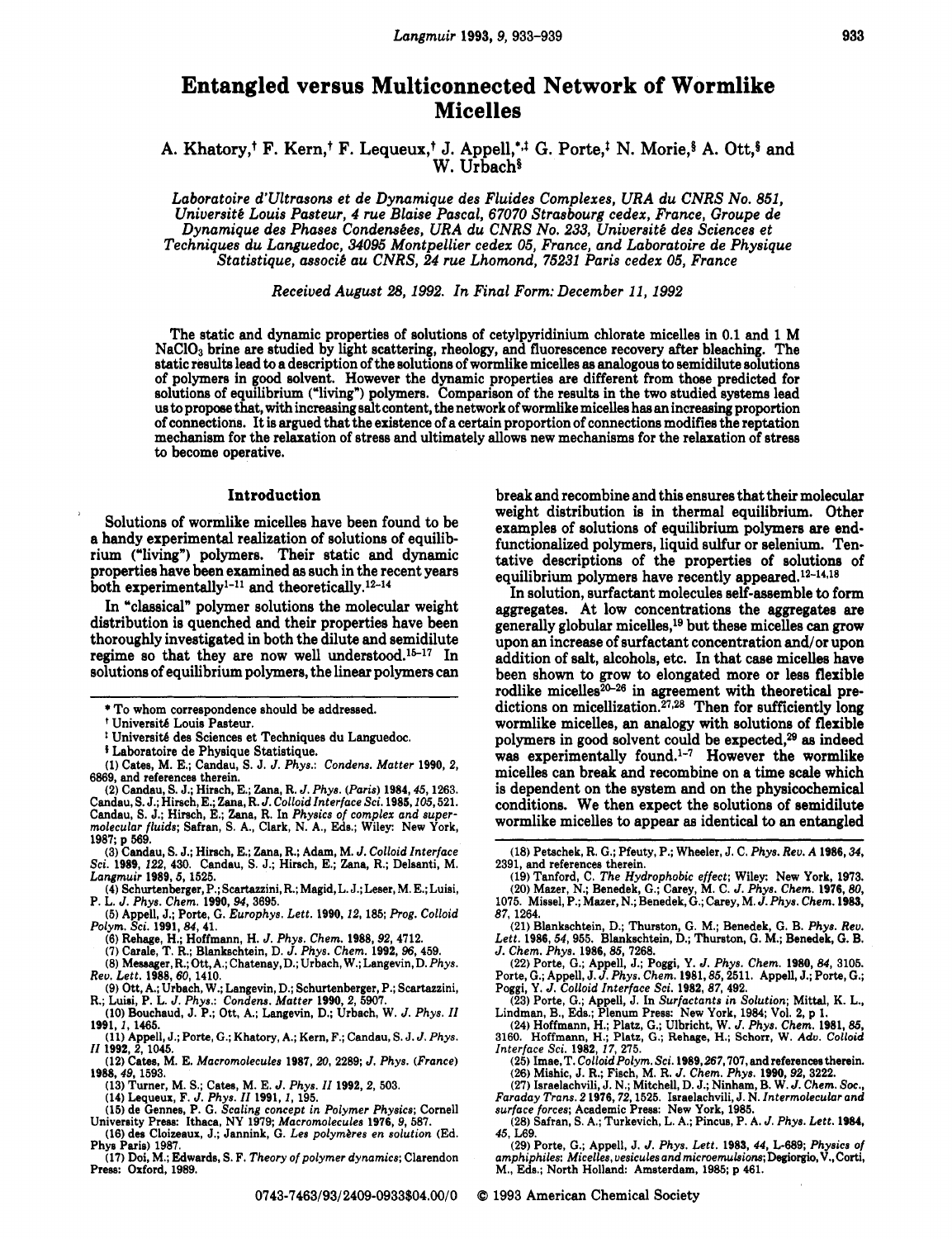network of "classical" polymers if observations are made on a time scale shorter than the time for scission or  $recombination (\tau_{break})$  and as a solution of living polymers on a time scale larger than  $\tau_{\rm break}$ . The rheological properties of these solutions are predicted to depend on the relative magnitude of **Tbreak** and of the reptation time **(as** defined for "classical" polymers) **7rept** of a micelle in the entangled network.<sup>15,17</sup> In this frame, experimental results on the cetyltrimethylammonium bromide (CTAB)/KBr system are well accounted for<sup>1-3,8</sup> at moderate salt content. Similarly the rheological behavior of other viscoelastic surfactant systems is well accounted for in the range where the viscoelasticity increases quickly reflecting the huge increase in micellar length;4,6,24 however a further increase of the triggering parameter for micellar growth often leads to a dramatic fall of the viscosity which remains to be satisfactorily explained.

We have recently reported on another system of wormlike micelles namely cetylpyridinium chlorate (CP-C103) in 1 M sodium chlorate (NaC103) brine. **A** light scattering study of this system<sup>5</sup> indicates that, over the explored concentration range, the solution is an entangled network of giant wormlike micelles. However the rheological properties do not fit in this picture,  $^{11}$  e.g. the CPClO<sub>3</sub> solutions are strikingly more fluid than the CTAB/KBr solutions mentioned above. We argued in ref 11 that the possible cross-linking of the wormlike micelles leading to a multiconnected<sup>30,31</sup> rather than to an entangled network could reconcile the static picture and the dynamic results. We can then figure out a very fluid system if we assume that a local stress can be relaxed by one or the other of the following mechanisms instead of disentangling through a combination of reptation and/or breakage and recombination. The first possible mechanism of relaxation is by sliding the cross-links along the micelles through the viscous flow of the surfactant molecules. This is in fact reminiscent of the highly fluid  $L_3$  (sponge) phase,  $32-34$  which consista of multiconnected fluid membranes and for which a similar explanation has been given.35 The second mechanism is related to the transient character of cross-links: when a micellar thread collides with the network, it forms a transient cross-link and recombines on the other side of the encountered micelle; this *can* relax the stress by a "ghostlike" crossing as suggested in ref 36.

However the study of micellar solutions of  $CPC1O<sub>3</sub>$  in NaC103 brine of different salt content indicates that the situation is still more intricate. We illustrate this point here by comparing the properties observed previously for solutions of CPClO<sub>3</sub> in 1 M NaClO<sub>3</sub> brine<sup>5,11</sup> to the static and dynamic properties of solutions in  $CPC1O<sub>3</sub>$  in 0.1 M NaClO<sub>3</sub> brine measured recently. The static picture points in both cases to a network of wormlike micelles above a certain concentration of  $CPC1O<sub>3</sub>$  which we identify to  $c^*$ , the threshold concentration of the semidilute regime in solutions of polymers; **c\*** decreases with increasing salt concentration. Similarly the dynamic properties are strongly dependent on the salt concentration; for example the solutions at low salt are more viscous than at higher

**(35) Snabre, P.; Porte, G.** *Europhys. Lett.* **1990,13,641; in press. (36) Shikata, T.; Hirata, H.; Kotaka, T.** *Langmuir* **1988,4, 354. A.** *Europhys. Lett.* **1988,5, 733.** 

salt content and more generally the dynamic properties vary monotically **as** a function of salt content. We find that these experimental results are consistent with a continuous evolution of the network where the proportion of connections increases with salt Concentration. Then the dynamical results can be interpreted assuming that, at low salt content, the proportion of connections is still small: the topological constraint dominates and the relaxation of stress can be described **as** the reptation of branched micelles (undergoing reversible scission); the reptation then becomes faster due to the possibility for the branch points to slide along the cylindrical parts of the micelles **as** described in ref 37. **As** the salt content is increased, more and more connections exist, the topological constraint ultimately vanishes, and the mechanisms previously described (see above) for the relaxation of stress become operative. This will be discussed in light of the description of the autoassocation of surfactanta in terms of a preferred local structure or equivalently a preferred curvature for the surfactant monolayer.<sup>28,38</sup> We will argue that, in the present situation, the triggering parameter for the preferred curvature is the nature and concentration of the added counterion.

### Experimental Section

The cetylpyridinium chlorate (CPClO<sub>3</sub>) is obtained by recrystallization from a solution of purified<sup>22</sup> cetylpyridinium bromide (CPBr) in concentrated sodium chlorate brine.<sup>23,29</sup> The **samples are prepared by weight in 0.1 M sodium chlorate brine.** 

**For light scattering measurements the sample is filtered**  through a  $0.22-\mu m$  Millipore filter into the cylindrical light **scattering cell. Static and dynamic light scattering are performed on a standard setup (AMTEC** + **Brookhaven correlator). The**  light source is an argon ion laser  $(\lambda = 4880 \text{ Å})$ . The scattering vector  $q = 4\pi n / \sqrt{\sin(\theta/2)}$  (with *n* the mean refractive index and  $\theta$  the scattering angle) ranges from  $3 \times 10^{-4}$  to  $3 \times 10^{-3}$  Å<sup>-1</sup>. Both **the angular distribution and the time autocorrelation function (quasielastic light scattering) of the intensity of scattered light are measured at a temperature of 35 "C.** 

**The rheological experiments are performed on a Carri-Med CSLl00 apparatus (controlled stress) using a Couette geometry having an inner radius of 1.38 cm, an outer radius of** *1.5* **cm, and a cylinder height of 3.2 cm. The sample volume was approximately 9 cm3 and a little lid placed on the upper part of the Couette cell was used to avoid evaporation. A thermostat allowed**  control of temperature to  $\pm 0.1$  °C.

**The long time self-diffusion coefficient was measured by tracer diffusion using the technique of fluorescence recovery after fringe**pattern photobleaching (FRAP).<sup>39,40</sup> Fluorescent molecules are **incorporated in the micelles (i.e. insoluble in brine); the fluorescence is irreversibly destroyed upon illumination by a high intensity laser flash (bleaching). A nonuniform concentration of active tracers is created by bleaching and its relaxation is detected by a second low intensity beam and the tracer diffusion coefficient**  *(D,)* **is calculated from the recovery time** *T: D,* = *l/rq2* **where** *q*   $= 2\pi/i$ , where *i* is the fringe spacing (typically  $2 < i < 100 \mu m$ ) =  $2\pi/l$ , where *i* is the fringe spacing (typically  $2 < i < 100 \mu$ )<br>so that measurable  $D_s$  are in the range  $10^{-10}$  to  $10^{-5}$  cm<sup>2</sup> s<sup>-1</sup>).

# Results

Light Scattering. From the angular distributions of scattered light for solutione in 0.1 M brine shown in Figure scattered light for solutions in 0.1 M brine shown in Figure<br>1, we deduce a characteristic length  $\xi$  and the intensity<br>scattered at  $q \to 0$  using the classical Ornstein-Zernicke<br>form In Figures 2 and 2 pp have platted t form. In Figures **2** and 3 we have plotted the evolution of  $\xi$  and  $I(0)$  with  $c$  (the concentration of CPClO<sub>3</sub>) deduced from the distributions of Figure 1 for the solutions of

**<sup>(30)</sup> Porte, G.; Gomati, R.; El Haitamy, 0.; Appell,** J.; **Marignan,** J. *J. Phys. Chem.* **1986,90,5746. (31) Cates, M. E.; Drye, T.** J. *J. Chem. Phys.* **1991,96, 1367.** 

<sup>(32)</sup> Porte, G.; Marignan, J.; Bassereau, P.; May, R. J. Phys. (Paris)<br>1988, 49, 447. Porte, G.; Appell, J.; Bassereau, P.; Marignan, J. J. Phys.<br>(Paris) 1989, 50, 1335.

**<sup>(33)</sup> Gazeau, D.; Bellocq, A. M.; Rous, D.; Zemb, T.** *Europhys. Lett.*  **1989. 9. 447.** 

**<sup>(34)</sup> Cates, M. E.; Roux, D.; Andelman, D.; Miiner, S. T.; Safran, S. T.** 

**<sup>(37)</sup> Lequeux, F.** *Europhys. Lett.* **1992, 19,675.** 

**<sup>(38)</sup> McMullen, E. W.; Ben-Shaul, A.; Gelbart, W. M.** *J. Colloid Interface Sei.* **1984, 98, 523.** 

**<sup>(39)</sup> Davoust, J.; Devaux, P.; Leger, L.** *EMBO J.* **<b>1982,** *1*, 1233. <br>(40) Chatenay, D.; Thèse Université de Paris VI, 1987.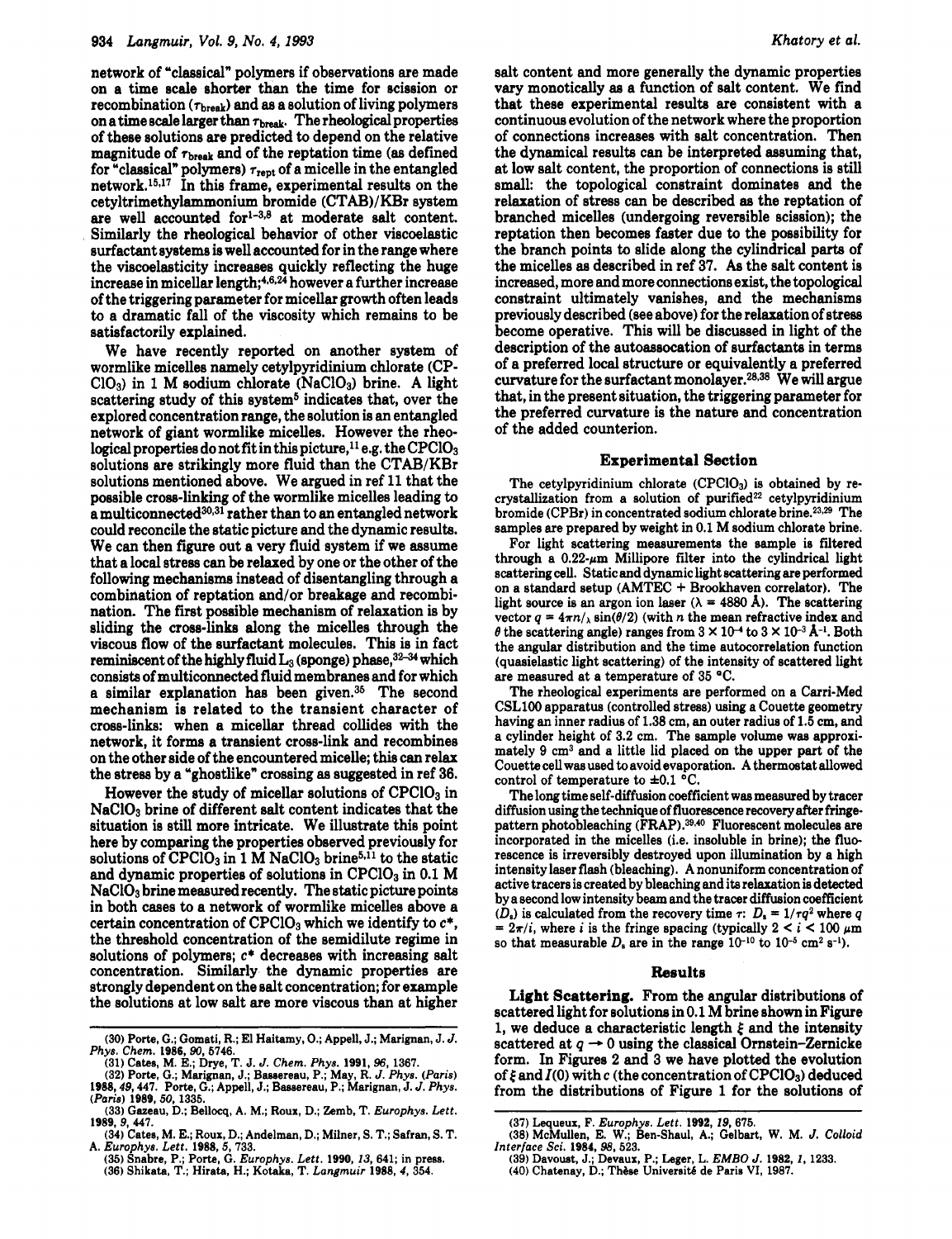

**Figure 1.** Angular distributions of light scattered by solutions of CPClOa in **0.1** M NaClOa brine. The lines are the best **fits** of the experimental distributions to the Ornstein Zernicke distri**bution.**  $C_{\text{CPC}10_3} = (a) 0.001 g/g, (b) 0.0025 g/g, (c) 0.005 g/g, (d)$ **0.01** gig, (e) **0.02** g/g, and *(0* **0.05** g/g.



**Figure 2.** Evolution of the characteristic lengths with the concentration of CPC103: the open signs are the static lengths and the black signs are the hydrodynamic lengths; *(0,O)* **1** M NaClOs brine, **(0,m)** in **0.1** M NaC103 brine. The arrow indicates the corresponding approximate value of *c\** for the solutions in 0.1 **M** NaClO<sub>3</sub> brine. The straight line has a slope of  $-0.75$ .

CPC10<sub>3</sub> in 0.1 M brine. Both  $\xi$  and  $I(0)$  are found to increase first then to decrease with increasing concentration. This behavior contrasts with the results for solutions in 1 M brine,<sup>5,11</sup> also plotted in Figures 2 and 3, where  $\xi$  and  $I(0)$  decrease over the whole range of concentration.

**In** dilute solutions the micelles are far apart, the characteristic length proportional to the radius of gyration  $R_{\rm s}$ ; from models of micellar growth,  $20-23.27$  the micelles (and thus  $R_{\rm g}$ ) are expected to grow with increasing concentration. In semidilute solutions, above the concentration **c\***  where the micelles begin to overlap, the characteristic length is the correlation length *f'* which will decrease with increasing concentration. Similarly the osmotic compressibility, and thus *I(O),* is expected to increase with the micellar concentration in the dilute regime and to decrease



**Figure 3.** Evolution of the scattered intensity  $I(q\rightarrow 0)$  with the concentration of CPC103 *(0)* in **1** M NaClO3 brine and *(0)* in **0.1**  M NaC103 brine. The arrow indicates the corresponding approximate value of  $c^*$  for the solutions in 0.1 M NaClO<sub>3</sub> brine. The straight lines have slopes of **-0.35.** 



**Figure 4.** Evolution of  $\Gamma/q^2$  with  $q^2$ .  $\Gamma$  is the relaxation rate measured in QELS on solutions of CPClO<sub>3</sub> in 0.1 M NaClO<sub>3</sub>  $\text{brine: } C_{\text{CPCIO}_3} = (0.0025 \text{ g/g}, (\Box) 0.005 \text{ g/g}, (\mathbf{O}) 0.01 \text{ g/g}, \text{and } (\Delta)$  $0.02$   $g/g$ .

in the semidilute regime. The maximum in the  $\xi$  and  $I(0)$ curves for the 0.1 M solutions corresponds to the crossover from the dilute to the semidilute regime, and we can deduce  $c^* \sim 8 \times 10^{-3}$  g/g. For the 1 M solutions  $c^*$  is below duce  $c^* \sim 8 \times 10^{-3}$  g/g. For the 1 M solutions  $c^*$  is below the lowest accessible concentration  $c^* \le 1 \times 10^{-3}$  g/g.

The passage from the dilute to the semidilute regime in the  $0.1$  M system is further evidenced by the quasielastic light scattering results. In **QELS** one probes the relaxation of the local concentration fluctuations which relax through diffusion of individual micelles in the dilute regime or through the diffusion of "blobs" in the semidilute regime. In the first case, the large size distribution of the large wormlike micelles leads to a dependency of the apparent mean diffusion coefficient  $\Gamma/q^2$  (with  $\Gamma$  the relaxation rate at *q)* on *q* while in the second case, well inside the semidilute regime, the polydispersity of the micelles become irrelevant and the mean diffusion coefficient of the blobs is **q-in**dependent. This behavior is indeed observed **as** illustrated in Figure 4:  $\Gamma/q^2$  varies linearly with  $q^2$  up to  $c = 1 \times 10^{-2}$ g/g while it is found constant at  $c = 2 \times 10^{-2}$  g/g indicating that this concentration is well over the crossover region characterized by  $c^*$ .  $\xi_h$  the mean hydrodynamic length derived from the mean diffusion coefficient at *q* = 0 is plotted in Figure **2** together with *f'* and is found to have a parallel evolution.

In the semidilute regime both  $\xi$ ,  $\xi_h$  and  $I(0)$  are expected to decrease **as** a power law of concentration. In 1 M brine we found that exponent for  $\xi$  and  $\xi_h = -0.75 \pm 0.05$  and the exponent for  $I(0) = -0.35 \pm 0.05$  in excellent agreement with the predicted values  $-0.77$  and  $-0.31$ .<sup>15-17</sup> As can be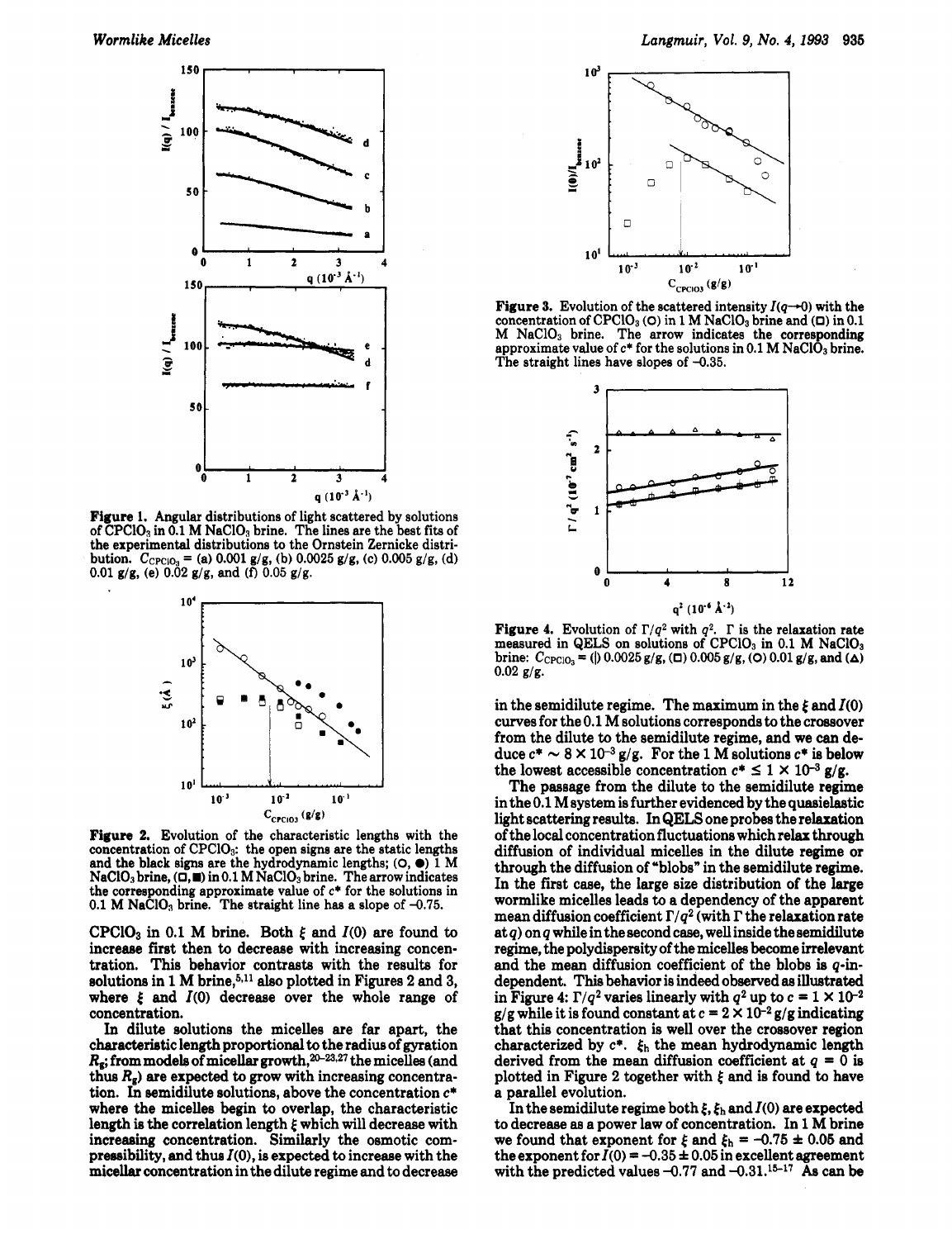

**Figure 5.** Viscosity as a function of shear rate in 0.1 M NaClO<sub>3</sub> **brine with**  $C_{\text{CPC1O}_3}$  **= (a) 0.2 g/g, (b) 0.15 g/g, (c) 0.1 g/g, (d) 0.05 g/g, and (e) 0.01 g/g.** 



Figure 6. Viscosity as a function of shear rate in 1 M NaClO<sub>3</sub> brine with  $C_{\text{CPCIO}_3}$  = (a) 0.2 g/g, (b) 0.1 g/g, and (c) 0.01 g/g.

seen in Figures **2** and **3** the curves for the system in 0.1 M brine tend to follow the same power laws above the crossover from the dilute to the semidilute regime.

**Rheology.** We have measured the viscosity **as** a function of shear rate between **35** and **50** "C. The results obtained for five concentrations in 0.1 M brine and at **35** "C are shown in Figure **5.** The observed behavior of the solutions is clearly non-Newtonian; this implies viscoelastic relaxation times on the order of 10-' **s.** This constrasts with the behavior previously discussed of solutions in 1 M  $\rm{brine}$ ,<sup>11</sup> illustrated in Figure 6: in that case the viscosity is independent of shear rate in the explored range *(0-600*   $s^{-1}$ ) and this implies that the viscoelastic relaxation times are much shorter, i.e. smaller than  $10^{-3}$  s. Furthermore the viscosity is higher by roughly a factor of 10 for the solutions in 0.1 M brine compared to that of solutions in 1 **M** brine.

The viscosity at zero shear rate is plotted **as a** function of **c** in Figure 7 for the solutions in 0.1 and 1 M brine.41 In both cases the viscosity increases very slowly at the lowest concentrations then, above a certain concentration, which presumably corresponds to the crossover from the dilute to the semidilute regime, it increased rapidly. We thus obtain  $c^* = 1.5 \times 10^{-2}$  g/g and  $7 \times 10^{-3}$  g/g in 0.1 and 1 M, respectively. The viscosity increases more steeply in 0.1 **M** brine than in 1 M brine; this is reflected in the exponent of the observed power law,  $c^{\gamma}$ , with  $\gamma = 2$  and 1, respectively. Both of these exponents are smaller than



Figure **7. Viscosity as a function of the concentration of CPC103**   $(0)$  in 1 M NaClO<sub>3</sub> brine and  $(0)$  in 0.1 M NaClO<sub>3</sub> brine. The **arrows indicate the corresponding approximate value of c\* in both cases. Above c\* the straight lines have slopes of 1 and 2, respectively.** 



Figure **8. Evolution of the relative viscosity with l/temperature**  for solutions of 0.1  $g/g$  CPClO<sub>3</sub> (0) in 1 **M** NaClO<sub>3</sub> brine and  $(D)$ in 0.1 M NaClO<sub>3</sub> brine.

the exponent predicted by the model of reptation plus breaking and recombination developed by Cates<sup>12,13</sup> as discussed below. Note that for the solutions in 0.1 M brine a slowing down of the viscosity increase is noticeable above  $c = 0.2 g/g$ ; this is probably due to the proximity of a phase transition to a birefringent phase.

In Figure 8 the ratio of the viscosity of solutions **(c** = 0.1 g/g) to that of water is plotted **as** a function of the inverse of temperature. This ratio follows an Arrhenius law and we can deduce an activation energy  $E_a = [17.8 \pm 10^{19}]$ 0.2] $kT$  for the solution in 0.1 M brine and  $E_a = [6 \pm 0.5]$ *kT* for the solution in 1 M brine.

**Fluorescence Recovery** after **Bleaching (FRAP).**   $D_{\text{self}}$  has been measured at  $T = 35$  °C for solutions in 0.1 and 1 M brine. The fluorescence recovery curves are exponential, meaning that the breakage-recombination times are shorter than the reptation times and that an average self-diffusion coefficient  $D_s$  is measured.  $D_s$  is independent of the fringe spacing *i,* **as** expected for a standard diffusion process (we do not observe accelerated diffusion **as** with CTAB micelles in the presence of large amounts of salt).1° The results are plotted in Figure **9.**  The curve observed for the system 0.1 M is very analoguous to those observed for wormlike micelles of CTAB in brine or lecithine in isooctane<sup>9</sup> with three successive regimes of variation; at very low concentrations  $D_{\text{self}}$  decreases slowly for increasing concentration up to  $3 \times 10^{-3}$  g/g, then it decreases more rapidly with increasing concentration up to  $c = 6 \times 10^{-2}$  g/g, then it increases slightly. In the curve for the system 1 M the first regime is not observed, and after the rapid decrease with concentration up to  $c = 1 \times$  $10^{-2}$  g/g,  $D_{\text{self}}$  becomes almost constant. The transition

**<sup>(41)</sup> We note that the observed viscosity data for the 0.1 M NaClO.,**  system are rather large in the dilute regime  $c < c^*$ . Nonoverlapping **colloidal systems generally have a lower Viscosity closer to that of the solvent. This is reminiscent** of **our previous observations in micellar solutione in pure water; cf. Porte,** *G.;* **Poggi, Y.; Appell, J.; Maret,** *G. J. Phys. Chem.* **1984,88,5713.**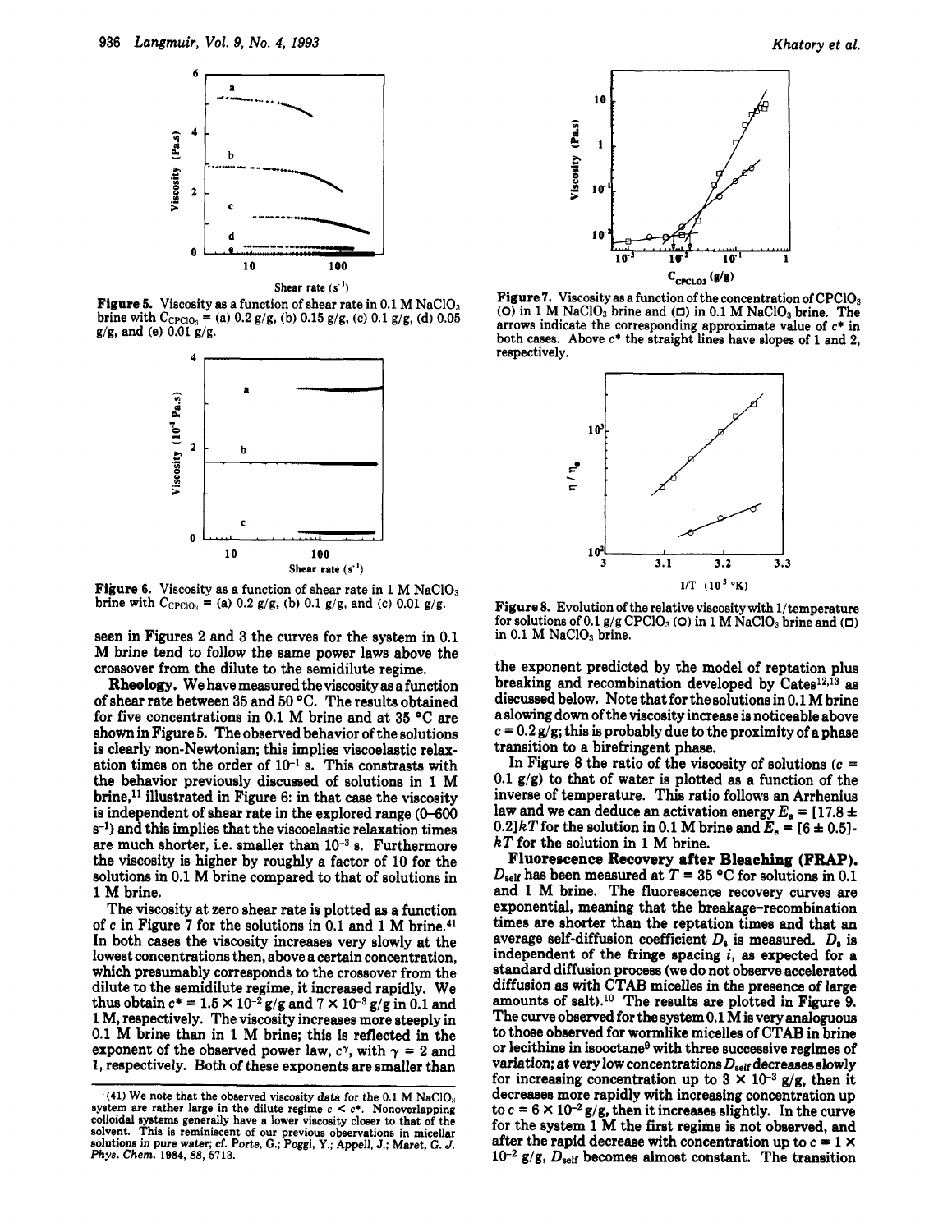

**Figure 9.**  $D_{\text{self}}$  as a function of  $c_{\text{CPCIO}_3}$  (a) in 0.1 M NaClO<sub>3</sub> brine, where the arrow indicates the corresponding approximate value of  $c^*$  and (b) in 1 M NaClO<sub>3</sub> brine.

from regime 1 to regime **2** can be ascribed to the crossover from the dilute to the semidilute regime and it is noticeable only in the 0.1 M system (leading to  $c^* \sim 3 \times 10^{-3}$  g/g). The transition from regime **2** to regime 3 is abrupt, **as**  observed previously; its origin is still debated.

The fast decrease before the leveling off of  $D_{\text{self}}$  follows a power law with  $c: c^{-\delta}$ .  $\delta$  is 0.75 in 1 M brine and 1 in 0.1 **M** brine; these values are close to but significantly smaller than those previously observed for other systems. For lecithine micelles<sup>9</sup> the value obtained  $(1.35 \pm 0.05)$  seems **to** agree with the description of tracer diffusion in living polymers given by Cates.12 This is not the case for CTAB micelles where  $\delta$  is larger than 1.35 for salt (KBr) concentrations smaller than **0.25 M8** and where, at larger salt concentrations, anomalous diffusion takes place<sup>10</sup> unless temperature is raised. For example at  $T = 55 \text{ °C}$ and with 1 M KBr,  $\delta$  is  $1 \pm 0.05$ .

## **Discussion**

**Transition from the Dilute to the Semidilute Micellar Solutions.** From a small angle neutron scattering study<sup>42</sup> the micelles of  $CPCIO<sub>3</sub>$  in NaClO<sub>3</sub> brine have been shown to be locally cylindrical with a micellar diameter of 50 **A.** These micelles are highly flexible; their persistence length is equal to  $170 \pm 50$  Å. This local structure is found to be insensitive to the salt concentration. The solutions of these long flexible micelles are expected to have properties similar to those of flexible polymers. We thus expect to observe, starting at low concentration with dilute solutions of wormlike micelles, a crossover to a semidilute regime where the wormlike micelles overlap more and more when the concentration increases. The crossover concentration **c\*** is well-defined in "classical" polymers solutions where the polymers have a narrow distribution of size independent of concentration. By analogy, we expect such a crossover to be observed in wormlike micelles, but its definition can be obscured by the large size distribution and by its evolution with concentration **as** recently discussed by Carale and **Blank**schtein.' As already mentioned above we do indeed find a change of the properties measured in the solutions of wormlike micelles which must be indicative of the transition from the dilute to the semidilute regime.

We compare here the indications obtained from the three sets of experiments. It is well-known that the crossover region is quite broad and each measured property is expected to be sensitive to the change of regime somewhere within this region; furthermore we suspect that the weighting of small and large micelles varies from one experiment to the other. It is thus not surprising to obtain somewhat different values of *c\** from the three experiments. In light scattering the crossover is in principle easy to detect **as** it is expected to lead to a maximum in the curves of characteristic lengths and zero angle scattered intensity **as** stated above. In rheology **as** in FRAP the task is more difficult **as** both the zero-shear viscosity and the self-diffusion coefficient vary monotonically; however the concentration dependence of these parameters is expected to be much stronger in the semidilute regime.

In the solutions in 0.1 M brine, all three experiments point to a crossover from the dilute to the semidilute point to a crossover from the dilute to the semidilute regimes.  $c^* \sim 8 \times 10^{-3} g/g$  in light scattering,  $\sim 1.5 \times 10^{-2} g/g$  in rheology, and  $\sim 3 \times 10^{-3} g/g$  in FRAP. If we turn to the solutions in 1 M brine, indication of a crossover is clearly perceptible only in the rheological experiment **c\***   $\sim$  7  $\times$  10<sup>-3</sup> g/g. From the observation that for 0.1 M the *c\** values obtained from LS and FRAP are both significantly lower than that obtained from rheology, it is plausible that the corresponding *c\** are virtual, i.e. below the range of concentration where micelles exist. This is confirmed by the evolution of the light scattering results with temperature<sup>43</sup> which indicates that the lowest concentration is close to the crossover **as** probed by LS. The size of the micelles is known to decrease with temperature:<sup>20,22,23</sup> at the lowest concentration both  $\xi$  and  $I(0)$ are found to decrease with increasing temperature **as**  expected for dilute micellar solutions where the size of individual micelles is relevant, whereas they should remain constant well inside the semidilute regime.

The decrease of **c\*** with salt concentration is not surprising if we turn to the thermodynamical model for micellar growth **as** discussed below. The salt concentration is a triggering parameter for the elongation of micelles: wormlike micelles are thus longer at a given  $CPCIO<sub>3</sub>$ concentration when the salt content increases, and thus **c\*,** which marks the concentration at which micelles begin to overlap, is lower.

**Description of the Micellar Solutions in the Semidilute Regime.** The description that can be made of the semidilute solutions of wormlike micelles in the two systems (0.1 and 1 **M** brine) is very different if one refers to the light scattering results which points to an analogy with solutions of polymers and with solutions of other micellar systems or to the dynamical results obtained from rheology or FRAP where striking differences with solutions of polymers and with solutions of other micellar systems are observed: the solutions are more fluid; the relaxation times are shorter; the variations with concentration are slower. This is true for the two systems examined here. Furthermore the two systems have the same behavior in their respective semidilute range **as** regards the static properties (LS results), but they differ in their dynamical properties (rheology and FRAP).

**(43) Appell,** J. **Unpublished results.** 

<sup>(42)</sup> **Appell,** J.; **Marignan, J.** *J. Phys. II* **1991,** *1,* **1447.**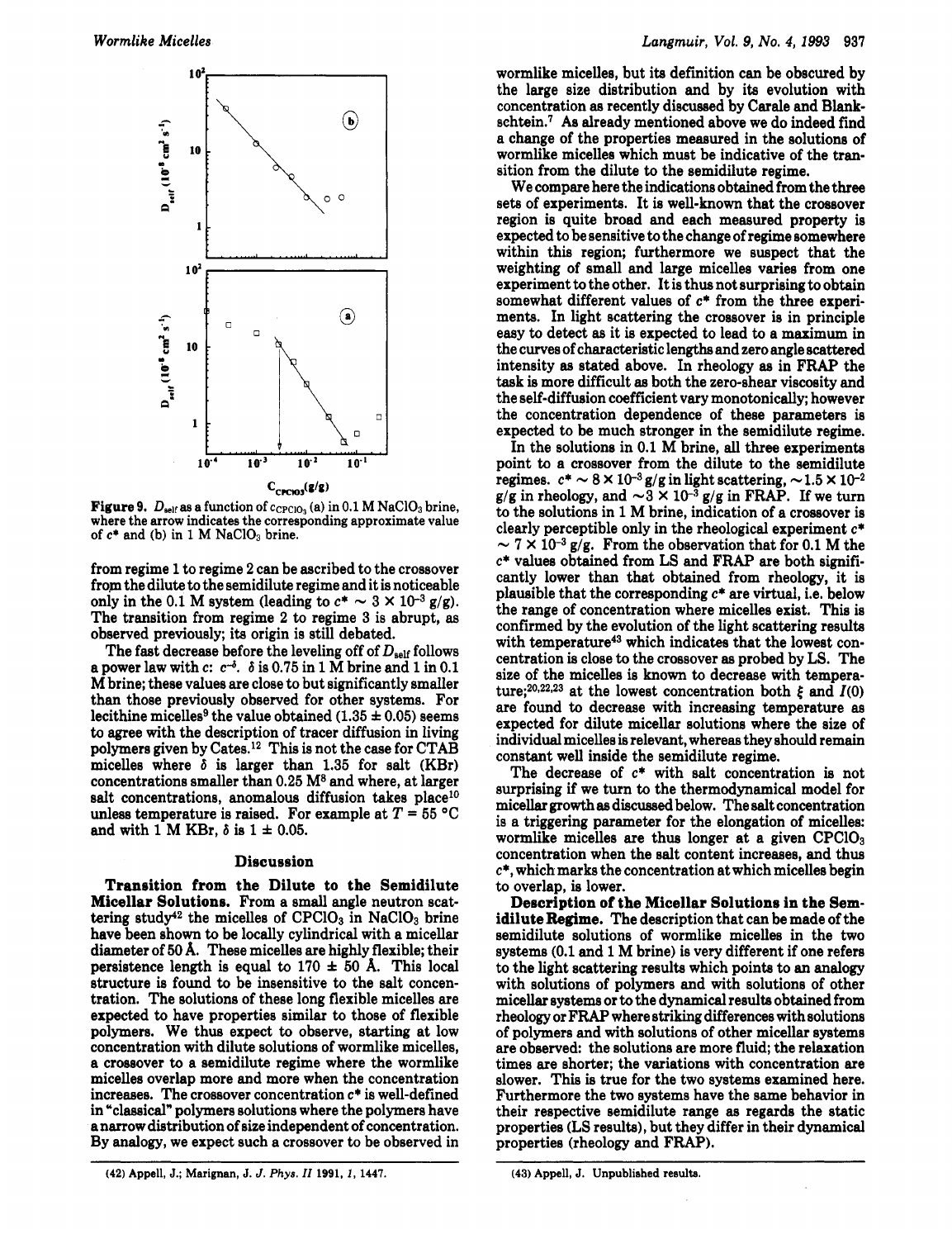## **938** *Langmuir, Vol. 9, No. 4, 1993*

Images of the network of large flexible micelles, existing in other systems of wormlike micelles, have recently been obtained by cryotransmisaion electron microscopy giving a strong support to the description of these micellar solutions. $44,45$  We once hoped to be able to obtain images of the **1** M system using freeze fracture electron microscopy which has been successfully used to obtain images of other phases formed in solutions of surfactants. $46$  The attempts came to nothing, this is most probably due to the fact that the relaxation times are very short and do not allow the freezing of the structure.

The light scattering results point to a network of large flexible micelles analogous to the network of flexible polymers; the evolution of  $\xi$  and  $I(0)$  as power laws of the concentration predicted and observed in semidilute **so**lutions of the polymers are observed here **as** indicated above. However a noticeable difference between the two systems is observed; well above **c\*,** at a given micellar concentration one would expect to measure the same correlation length and the same *I(0).* On the contrary, we find a significant difference. The values measured at 0.1 M are lower than those at 1 M (cf. Figures **2** and **3).** This could be due to an effect of insufficient screening but it could **as** well reveal some structural differences between systems at high and low salt content as argued below.

The representation we have of the solutions of wormlike micelles is, to this point, that of a network of micelles for which we assume the same thermodynamical equilibrium than in dilute solutions. Then, **as** stated before, we can expect their dynamic properties to be that of entangled equilibrium polymer solutions<sup>12-15,18</sup> for which two possible mechanisms for the relaxation of stress have been considered. One is the reptation of micellar chains identical to that described for classical polymers with a relaxation time  $\tau_{\text{rent}}$  (taken as the reptation time of a micelle of mean length) and the other is the breaking and the recombination of micellar chains with a relaxation time  $\tau_{\text{break}}$ . The dynamics of the solutions then depend upon the relative magnitude of  $\tau_{\text{rept}}$  and  $\tau_{\text{break}}$ .

If  $\tau_{\text{rept}} < \tau_{\text{break}}$ , reptation is the rate-determining step of stress relaxation; the dynamic properties vary with the concentration with the laws for classical polymer solutions15J7 modified so **as** to take **into** account the distribution of micellar length and its evolution with concentration.<sup>12,13</sup> We can rule out this possibility in the present case. In that case both the viscosity and the coefficient of self-diffusion should scale with micellar concentration with exponents of 5.4 and -2.75, respectively, i.e., should vary much more rapidly with concentration than has been observed here (see above).

If  $\tau_{\rm{rept}} > \tau_{\rm{break}}$ , then the second relaxation mechanism becomes operative and the dynamic properties are modified. In the limit  $\tau_{\text{break}} \ll \tau_{\text{rept}}$ , the system displays one viscoelastic relaxation time  $T_R = [\tau_{break} \ \tau_{rept}]^{1/2}$ .<sup>12</sup> The Viscosity and the coefficient of self-diffusion are predicted to scale with micellar concentration with exponents  $\sim$  3.6 and  $\sim$ -1.6. Such a situation was only met in the systems  $CTAB/KBr$  at law salt concentration.<sup>1,3,8</sup> But in the two  $CPCIO<sub>3</sub>$  systems we find exponents that are significantly smaller **as** summarized in Table **1** and that decrease with increasing salt content. In fact further measurement on  $CPCIO<sub>3</sub>/NaClO<sub>3</sub>$  over a large range of salt concentration indicates a regular decrease of these exponents with salt

**Table I. Comparison of the Properties Observed in**  Semidilute Solutions of CPCIO<sub>3</sub> Solutions in 0.1 and 1 M **NaClO3 Brine** 

|                      | static properties            |                                                       | viscosity                          |                           | $D_{\rm self}$            |
|----------------------|------------------------------|-------------------------------------------------------|------------------------------------|---------------------------|---------------------------|
|                      | $I(0) \sim c^{-\alpha}$<br>α | $\varepsilon \sim c^{-\beta}$<br>В                    | $n \sim c^{\gamma}$<br>$\mathbf v$ | $T_{\cdot}$ s             | $D \sim c^{-\delta}$<br>δ |
| entangled<br>network | 0.31                         | 0.77                                                  | 3.6 <sup>a</sup>                   |                           | 1.35 <sup>a</sup>         |
| 0.1 M<br>1 M         | $0.35 \pm 0.05$              | $0.75 \oplus 0.05$<br>$0.35 \pm 0.05$ $0.75 \pm 0.05$ | 2                                  | $\sim 0.1$<br>$< 10^{-3}$ | 0.75                      |

 $\sigma$  For equilibrium polymers with  $\tau_{\text{break}} \ll \tau_{\text{rept}}$ .

concentration and a similar situation is observed in the CTAB/KBr system.47

In our investigation on the  $CPC1O<sub>3</sub>$  solutions in 1 M brine, $^{11}$  we suggested that a structure which remained compatible with the picture given by the static results could be that of a network where a certain number of the entanglements are replaced by cross-links. From a geometrical point of view the cross-links and the entanglement points contribute equally to the crossings of the network, but is is sensible to expect that the proportion of crosslinks and entanglement points will have a strong influence on the dynamic properties of the micellar networks.

The occurrence of such cross-links and the role of the added counterion (both in nature and in concentration) are a straightforward matter in the admitted description of the self-assembly of surfactants. This self-assembly into aggregates of different morphologies is explained in terms of a preferred curvature for the surfactant monolayer.27.38 Elongated micelles thus correspond to locally cylindrical aggregates, their two free ends are generally thought to be closed by globular endcaps and the driving force for the micellar growth is then the difference in the free energy of surfactants in the cylindrical or globular environment; a larger difference leads to longer micelles in order to diminish the number of surfactants in the "unfavorable" globular surroundings (with a larger curvature than the cylinder). This leads to micellar solutions having static and dynamic properties analogous to those of solutions of equilibrium polymers. One can figure out another way to suppress the free ends of locally cylindrical micelles: to connect the cylinders<sup>30</sup> in which case the unfavorable surroundings (the connection point) correspond to smaller curvatures than the cylinder. The solution adopted by a particular system will depend on the respective energies to form globular endcaps or connection points. If the increase of a given parameter (addition of salt, alcohol, etc.) triggers the elongation of micelles, it implies that it decreases the optimal curvature of the surfactant monolayer so that the formation energy of endcaps will increase and conversely the formation energy of connection points will decrease. Thus in a given system it is possible to imagine that the increase of such a parameter promotes the elongation of micelles with endcaps and upon further increase promotea the connection (cross-linking) of cylindrical micelles. This involved situation has been recently formalized<sup>31</sup> in the limit of no free extremities. The distribution of real cross-links and entanglement points and its influence on some properties of the dilute micellar solutions have been discussed.

In a partially cross-linked network of micelles, the mechanism for the relaxation of stress will be largely dependent on the proportion of connections and entanglements points:

*As* long **as** the proportion of connections remains small the topological constraint remains large and the reptation

**<sup>(44)</sup> Lin, Z.; Scriven, L. E.; Davis, H. T.** *Longmuir* **1992,8, 2200. (45) Clausen, T. M.; Vinson, P. K.; Minter, J. R.; Davis, H. T.; Talmon,** 

**<sup>(46)</sup> Strey, R.; Jahn, W.; Porte,** *G.;* **Baseereau, P.** *Longmuir* **1990,6, Y.; Miller, W.** *G. J. Phys. Chem.* **1992,96,474.** 

**<sup>1635.</sup>** 

**<sup>(47)</sup> Candau, S. J.; Khatory, A,; Lequeur, F.; Kern, F.** *J. Phys. Colloq.*  **Proc. Workshop Complex fluids Polistena Italy 7/(1992), in prese.**